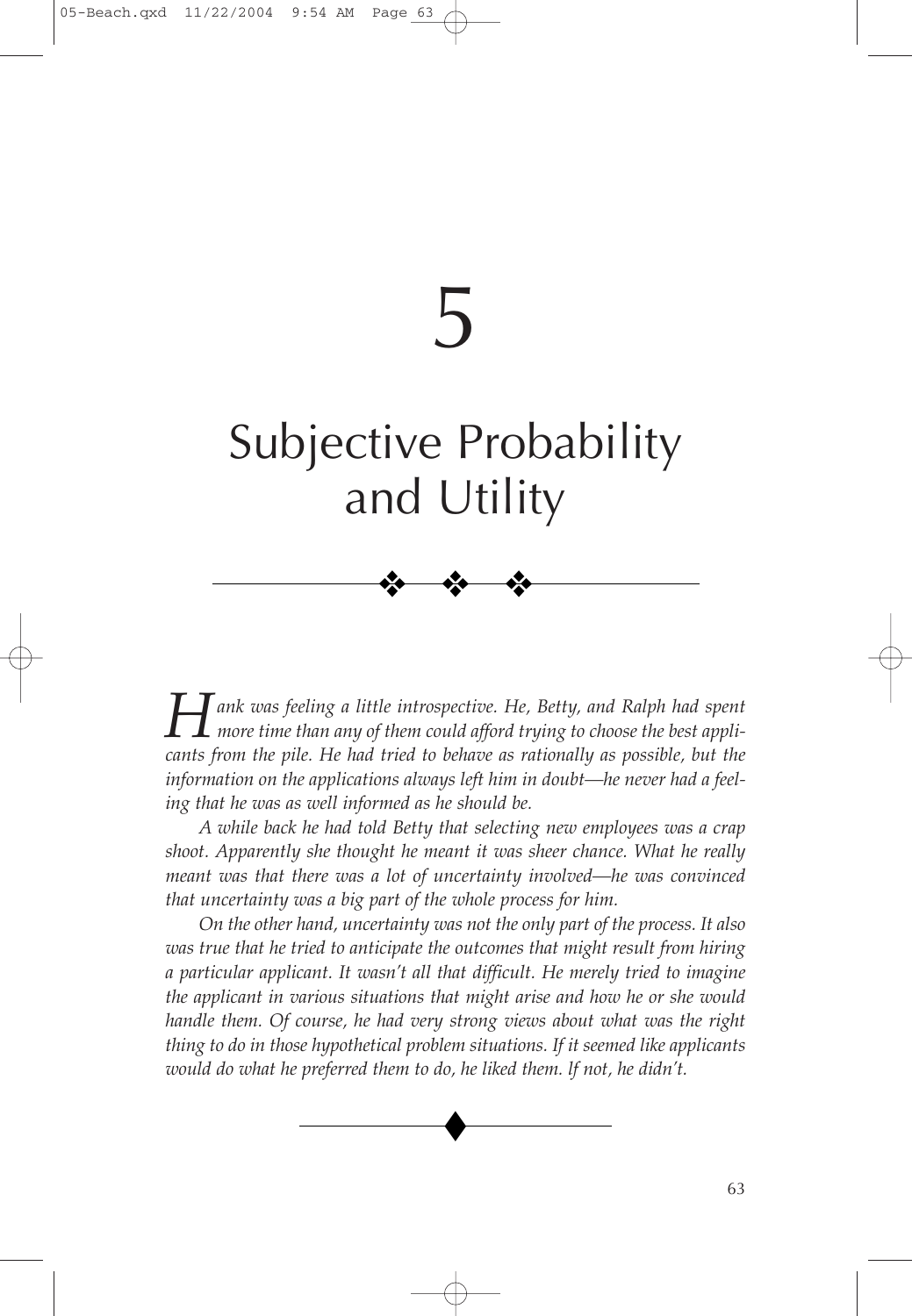In decision research, riskiness, doubt, and uncertainty are captured by probability and value is captured by utility. Recall from Chapter 4 that two (EV and EU) of the four variations on the normative theory of choice use objective probability to represent the decision maker's uncertainty about whether the various outcomes actually will be attained if the option is chosen, and two (SEV and SEU) use subjective probability to represent this uncertainty. Similarly, two (EV and SEV) use value to represent outcomes' worth and two (EU and SEU) use utility.

# THE NATURE OF PROBABILITY

All four variations on the normative theory of choice assume that the probabilities have the mathematical properties required by probability theory—that is, that they are "real" probabilities and not just any old decimal numbers. This is equivalent to saying that uncertainty is appropriately represented as a probability.

While this assumption is not difficult to accept for objective probabilities, it seems rather shaky for subjective probabilities: Who knows where they come from? On the other hand, if subjective probabilities are not "real" probabilities, the SEV and SEU models lose their claims to normative (prescriptive) status. Because of this, a good deal of research in the 1960s through the early 1980s centered on whether those claims were valid by examining how well subjective probability conforms to probability theory. To understand this research we must briefly review the rudiments of probability theory.

#### **A Brief Review of Probability**

Probability theory is an abstract, axiomatic mathematical system of rules for assigning numbers to sets of hypothetical elements (Kolmogorov, 1950). As such, it has nothing to say about events in the real world—that comes later when the user of the theory ties its concepts to specific events of interest.

Mathematical probability theory begins with a set of hypothetical elements, consisting of individual elements (*A*, *B*, etc.), unions of elements  $(A \cup B)$ , intersects of elements  $(A \cap B)$ , and complements of elements  $(A - B)^{1}$ . A number can be assigned to each of these elements. The number assigned to an empty set of elements is .00 (which defines the lower limit of the range of acceptable numbers). The number assigned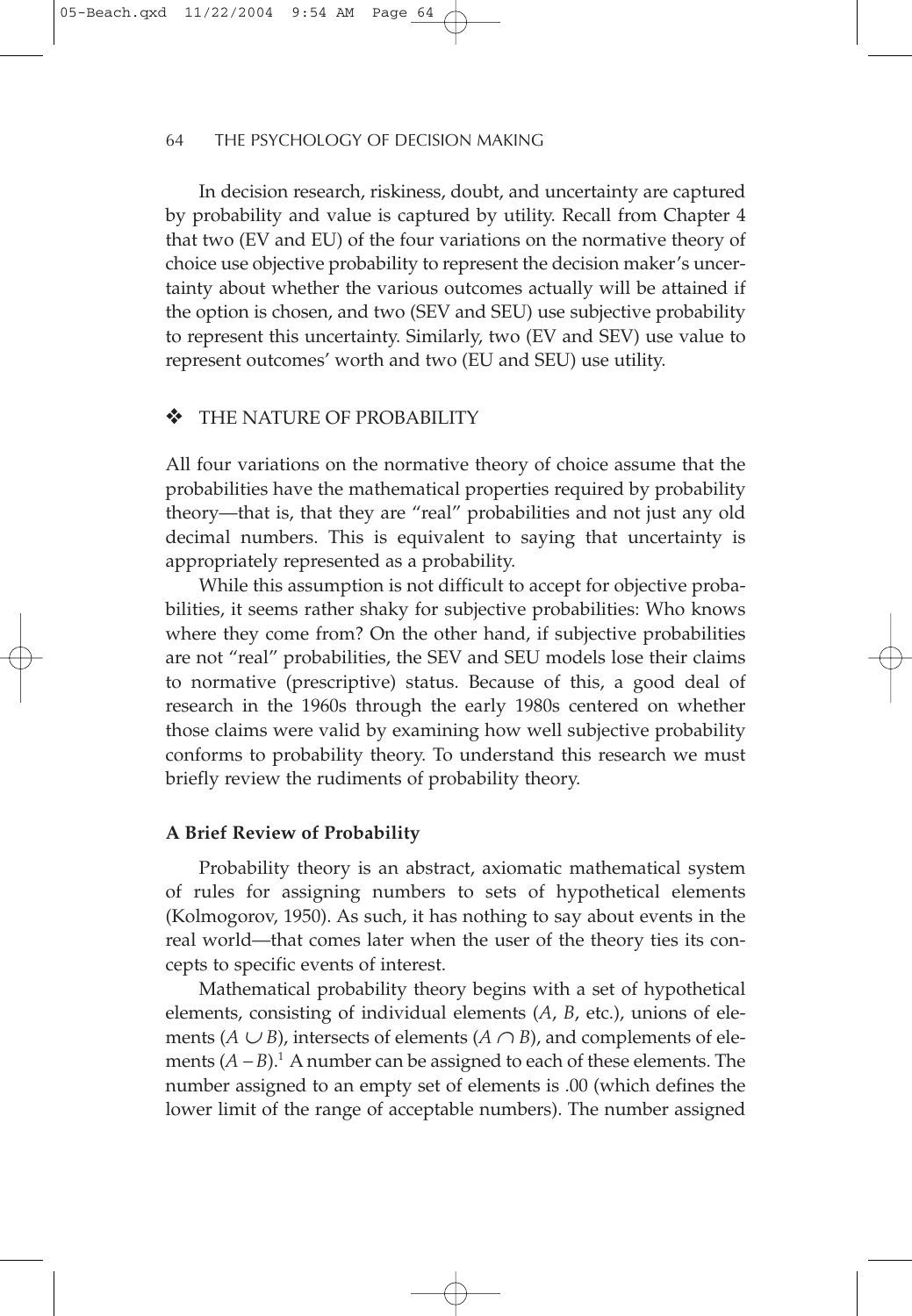to a subset of elements is equal to the sum of the numbers assigned to each of its constituent elements (which defines additivity). The number assigned to the set of all elements is 1.00 (which defines the upper limit of the range of acceptable numbers). Thus the numbers assigned to the elements in question must lie between .00 and 1.00, and the system is additive.

Assignment of numbers to individual elements occurs when we attempt to use probability theory for real world applications. To do this we use one of three definitions.

The first definition is *necessary probability,* exemplified by the probability of a three being observed on a roll of a single die being equal to  $1/6 = .17$ . That is, because a die (one of a pair of dice) has six sides, only one of which has three spots on it, and because we assume the die is unbiased and the roll is fair, the probability of .17 is necessary given the physical structure of the die. If we were speaking of a deck of cards, the probability of drawing a three would be  $4/52 = .08$ , because there are four cards with threes on them in the deck of 52 cards.

A second definition is *frequentistic probability,* exemplified by actuarial tables used in the insurance industry. For example, by knowing the past relative frequency of thefts of the kind of car you want to insure, your insurance company can judge the probability that your car will be stolen—"The probability (past relative frequency) of theft of this kind of car is *X*." Then they can set the premium high enough to make it worth taking the risk of insuring you. Similarly, when a particular weather pattern is observed, the weather service can use the past relative frequency of rain under these conditions as the probability that it will rain this time—"The probability (past relative frequency) of rain under these conditions is *X*." Note the conceptual leap in going from the relative frequencies of past events to the probabilities of future events. It depends heavily on the assumption that however the process operated in the past, it will continue to operate in the same way in the future—thieves will continue to have the same taste in cars and climatic systems will continue to operate as they have before. Moreover, it assumes that the relative frequency for a collective of past events is applicable to a single future event (theft of your particular car or occurrence of rain today).

The third definition is *subjective (personal) probability,* exemplified by my statement that "I think the probability is about .75 that Senator Smog will run for President." This is a statement about my certainty (uncertainty) about future events. It is not at all clear where these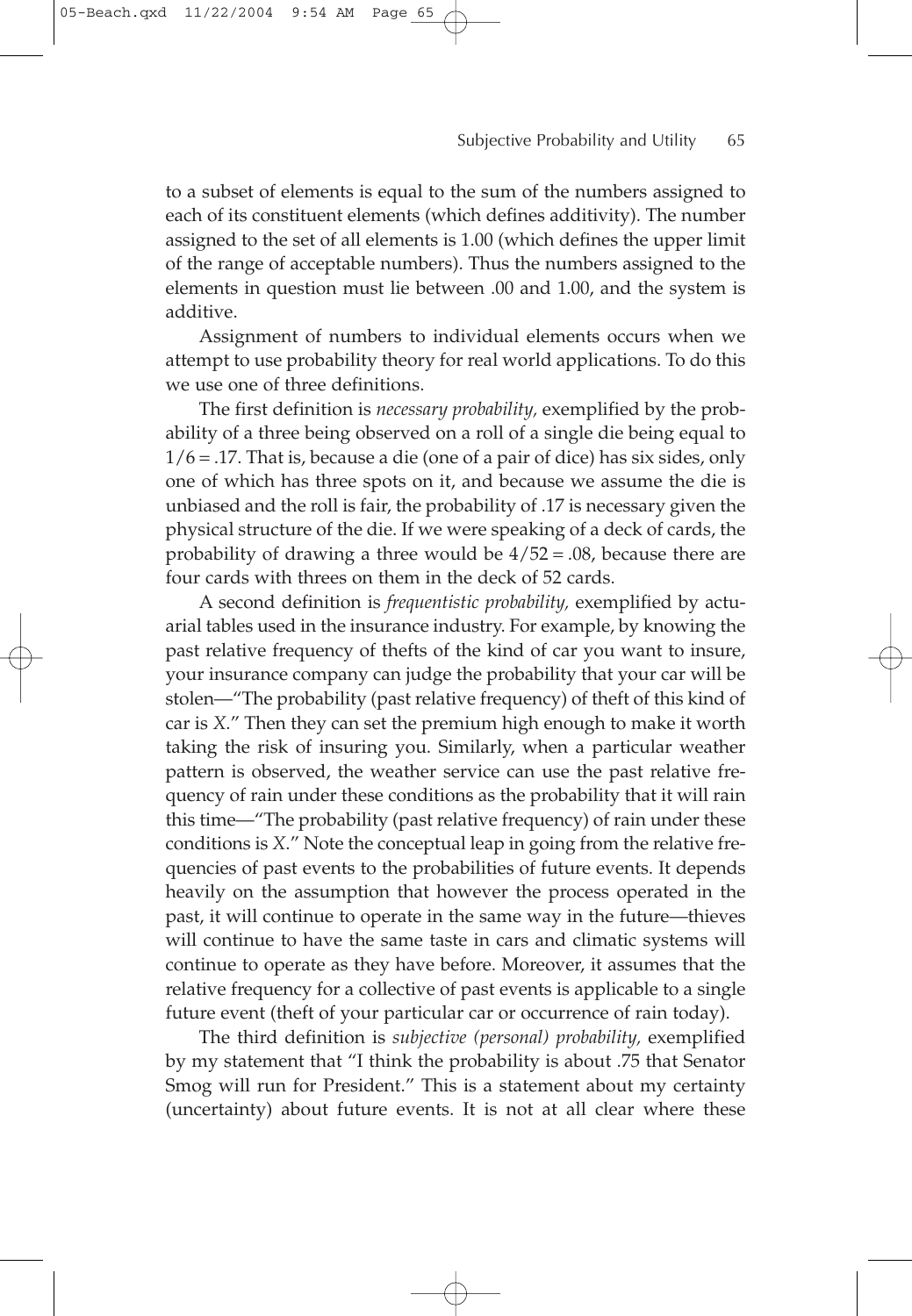probabilities come from, but they are quite distinct from necessary and frequentistic probability. There is no necessity for Senator Smog to run for President (except perhaps in his own mind), and it is not at all clear how relative frequency would apply. If he had never run before, the relative frequency would be undefined (because you would have to divide by zero), so does that mean that there is no way of assessing a probability that he will run in the future? If he ran in the last election, would it mean the probability of his running this time is 1.00? But even then, he only ran one time out of the something like 50 U.S. presidential elections, so does that make the probability that he will run again  $1/50 = .02$ ? Neither necessary nor frequentistic probability make any sense in this kind of situation.

Probability theory is deceptive in its simplicity. Exploring the logical implications of those few rules for assigning numbers to elements has permitted mathematicians to derive the useful tools of modern statistics. One aspect of these logical implications, *conditional probability,* has been of particular interest in behavioral research on probability judgment. To understand conditional probability, let us begin with an intuitive description, then move to a formal statement, and then explore its importance to research on subjective probability.

# *Conditionality and Bayes' Theorem*

When the probability of one event is modified by the fact that some other event already has occurred, the modified probability is called a conditional probability. Thus Hank may think that the probability that a new job seeker will be successful is .50, if only because he does not know anything to sway his opinion one way or another. Then he reads the answer to the first question on the person's application. The information in that answer modifies Hanks uncertainty—making him less uncertain about success or more uncertain. The new probability of success is correspondingly higher or lower than the beginning probability—let us say that it goes up to .65. Then Hank reads the second answer and modifies the .65 either upward or downward, and so on until he has read the answers to all the questions on the application or until he becomes sufficiently certain about success to hire the person or sufficiently uncertain about success to turn the person down. That is, Hank's subjective probability (uncertainty) is conditional upon the answers in the application.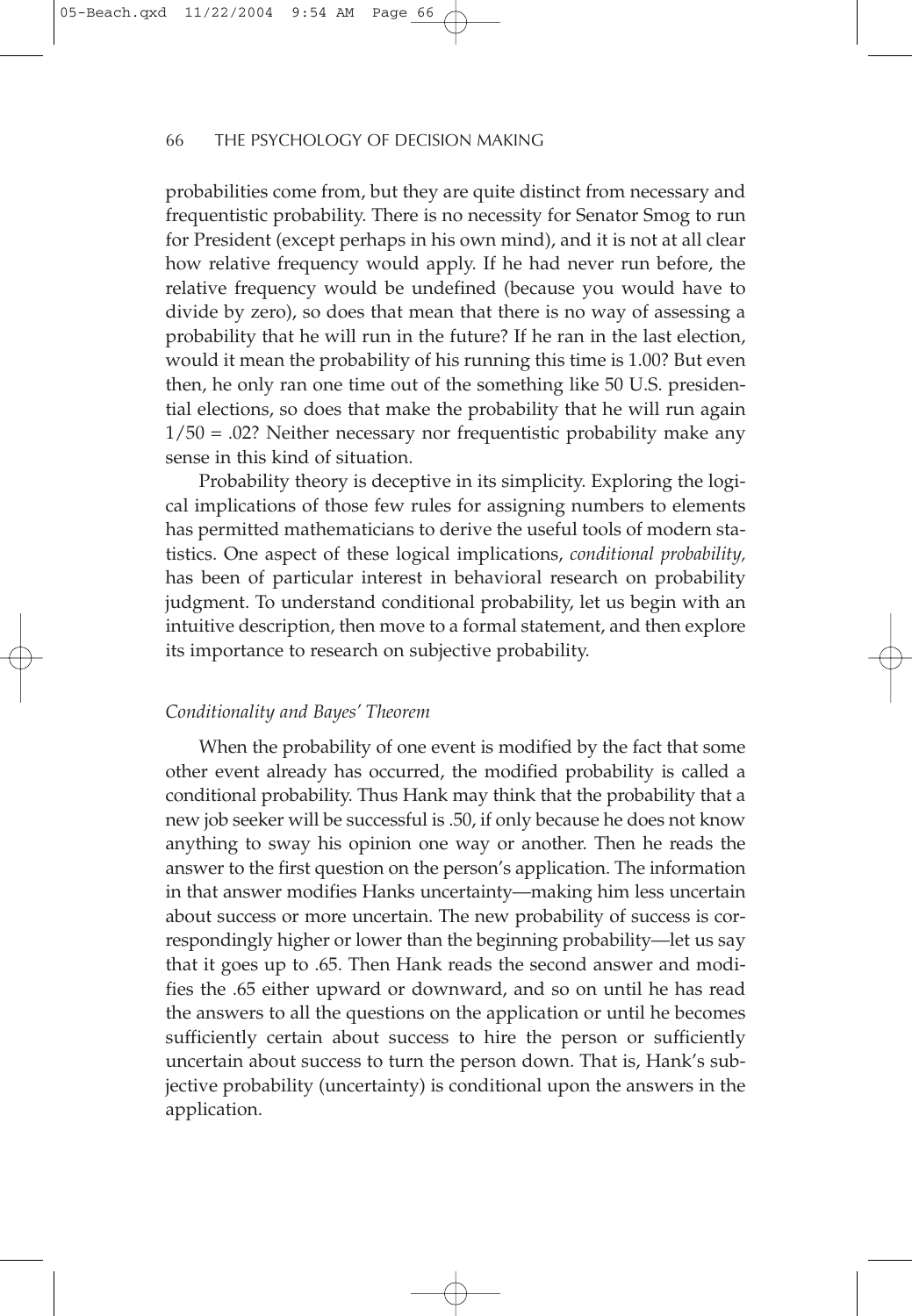Formally, conditional probability is an algebraic consequence of the axioms we described above. Let us consider two events that, for reasons that will be clear in a moment, we will call *H* and *D* rather than *A* and *B*. The numbers (probabilities) assigned to elements *H* and *D* will be written as *P(H)* and *P(D)*. Conditional probability, written *P(H|D)*, is defined in terms of the intersect of *H* and *D*, written  $P(H \cap D)$  as well as  $P(H)$  and  $P(D)$ . Thus the conditional probability of *H* given that *D* has occurred is defined as  $P(H|D) = P(H \cap D) \div P(D)$ , which is read as "the conditional probability of *H* given *D* is equal to the probability of the intersection of *H* and *D* divided by the probability of *D*." Conversely, the conditional probability of *D* given that *H* has occurred is defined as  $P(D|H) = P(H \cap D) \div P(H)$ , which is read as "the conditional probability of *D* given *H* is equal to the probability of the intersection of *H* and *D* divided by the probability of *H*." Multiplying both sides of the two equations by *P(D)* or *P(H)*, respectively, and rearranging terms, yields:

> $P(H \cap D) = P(H | D) P(D)$ , and  $P(H \cap D) = P(D|H) P(H)$

Because the left sides of both of these equations are the same, the right sides must be equal to one another:

 $P(H|D) P(D) = P(D|H) P(H)$ 

and, dividing both sides by *P(D)*,

05-Beach.qxd 11/22/2004 9:54 AM

$$
P(H | D) = \frac{P(D | H) P(H)}{P(D)}
$$
 (eq. 3)

Equation 3 is called Bayes' Theorem, after the Reverend Thomas Bayes (1958) who first recognized its primary implication. To make that implication clear, let us say that *H* stands for *hypothesis* and *D* stands for *data.* Starting on the right, we begin with the probability that a hypothesis is true before we procure data about it, *P(H)*, called the *prior probability.* Then we gather some data, *D*, and compute the probability that these data would have been obtained if the hypothesis were indeed true,  $P(D|H)$ , and divide it by the probability that these data would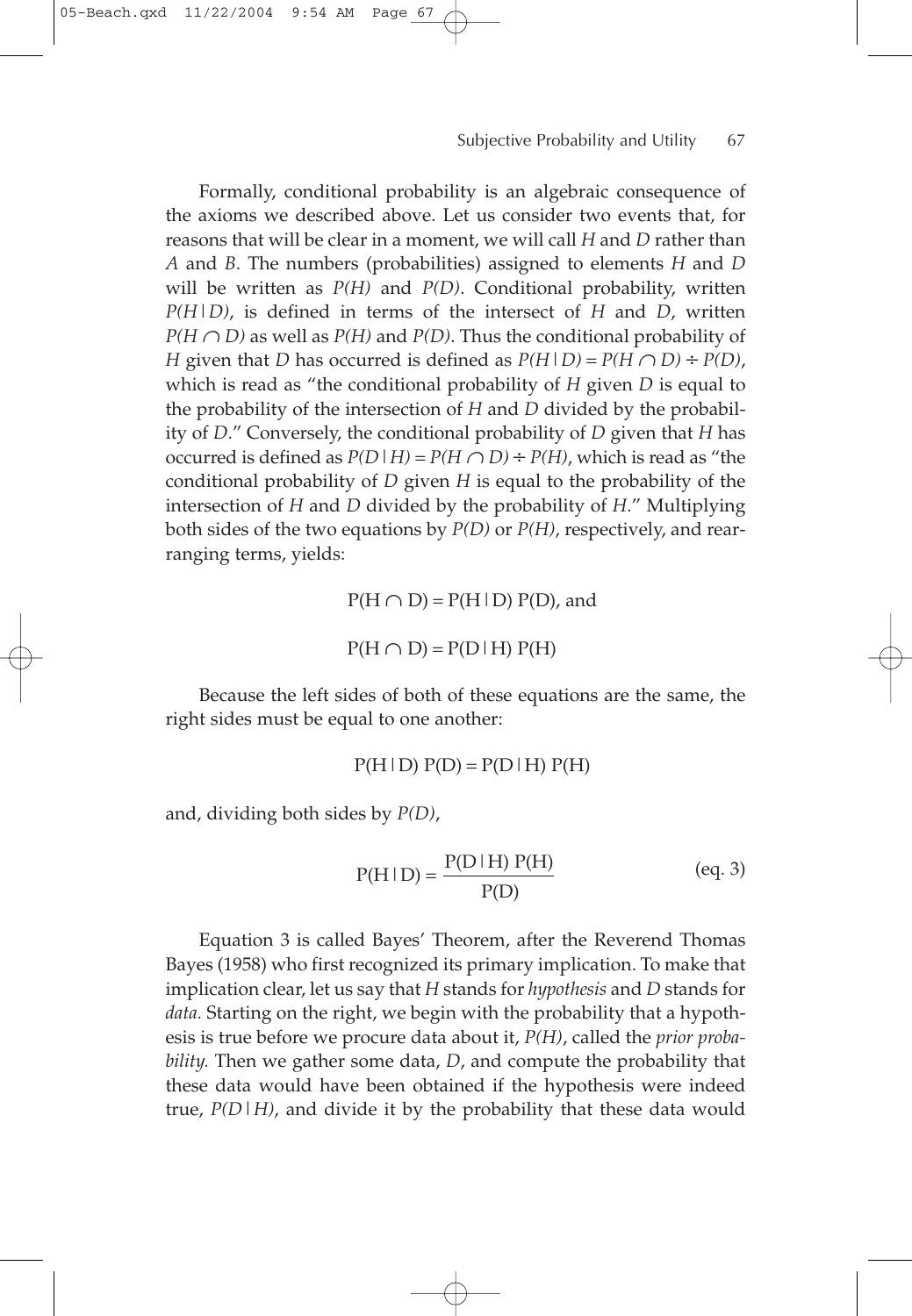have been obtained whether or not this hypothesis were true. This fraction is called the *likelihood.* Then we multiply the prior probability by the likelihood to arrive at *P(H|D)*, the *posterior probability* that hypothesis *H* is true in light of the observed data, *D*.

Recalling Hank and the new job seeker, Hank's prior probability of .50 for the success was revised to .65 in light of the job seeker's answer to the first question on the application, indicating that the answer had a large impact on Hank's opinion—called the *diagnosticity* of the data, which is reflected in the likelihood. In effect, Hank had to ask himself, "How probable is it that this applicant would have given this particular answer if he were going to succeed, relative to the probability he would have given it whether or not he were going to succeed?"

# ❖ SUBJECTIVE PROBABILITY, BAYES' THEOREM, AND DECISION RESEARCH

Because the normative legitimacy of the SEV and SEU models rest on the legitimacy of subjective probability, for 20 years or more the agenda for many behavioral decision researchers was set by the question of how closely subjective probability conformed to probability theory. This work addressed three issues: measurement of subjective probability, subjective probabilities for simple events, and the revision of subjective probabilities in light of data.

#### **Measurement Issues**

Before you can do reasonable research on how closely subjective probability conforms to probability theory, you have to decide how to measure subjective probability. Clearly, if different measurement methods yield different results, it is going to be difficult to evaluate conformity. This is not the place for a tutorial on methodology; suffice it to say that many methods have been tried (direct assessment, psychophysical measurement, inferences from bets, confidence ratings, and verbal statements such as "sure thing" or "toss up"). Early on, comparisons were made among these (e.g., Beach, 1974; Beach & Phillips, 1967; Beach & Wise, 1969; Galanter, 1962; Wise, 1970). Of course, the measurement technique one uses is going to be dictated in part by the demands of the research setting and task, but based on the research, and judging from the frequency with which researchers use it, direct assessment appears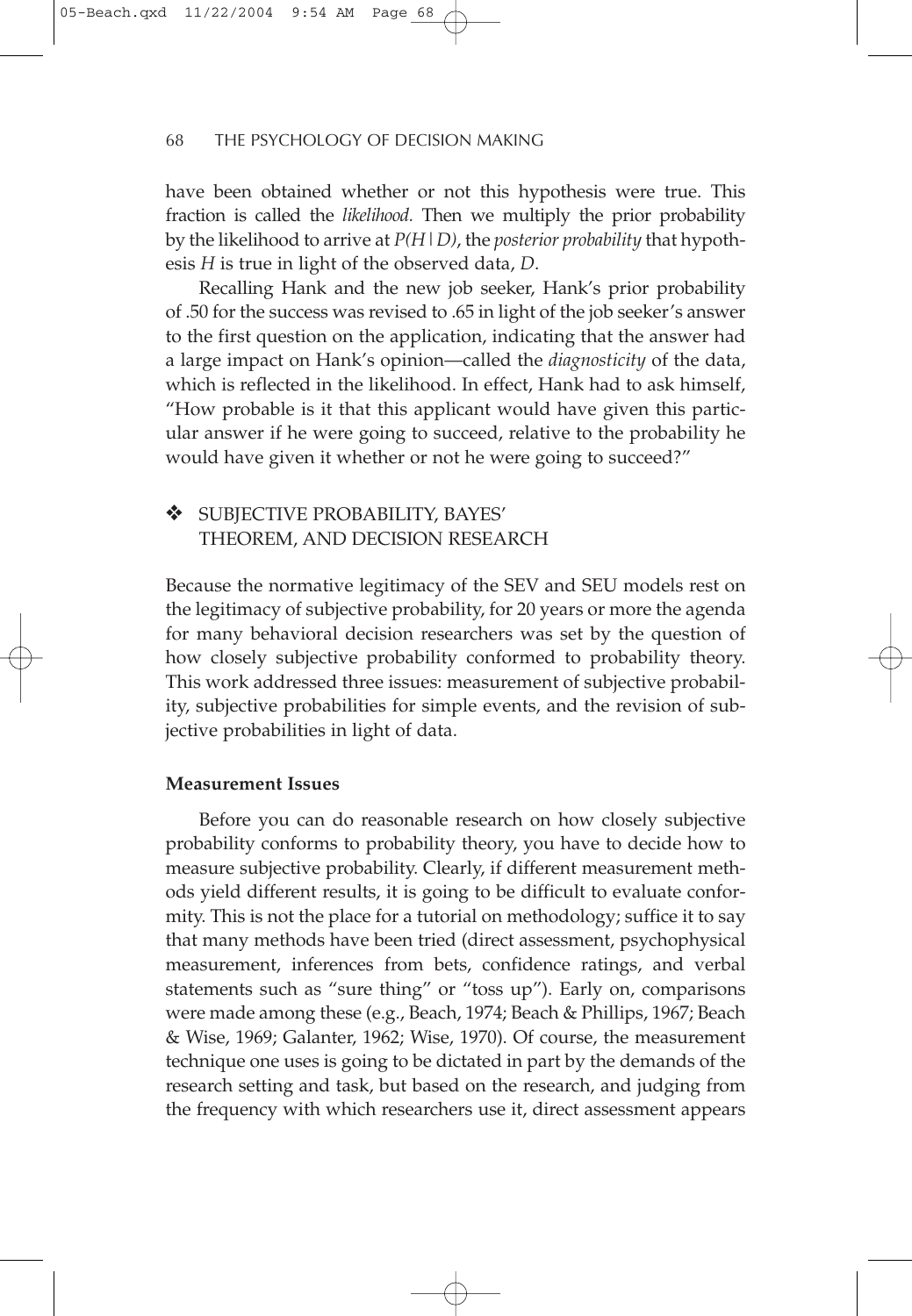about as good as any other method (von Winterfeldt & Edwards, 1986). That is, simply asking people to give a number to represent their opinion about the probability of an event appears to produce data that are not markedly different from data produced by the other methods, and the procedure is simpler than for most other methods. The least attractive method involves verbal statements—individuals may be consistent in what they mean when they use statements like "sure thing," "very likely," "unlikely," but there is very little agreement across individuals about the level of probability represented by the statements (Lichtenstein & Newman, 1967). The irony of this is that many experiments, both in behavioral decision research and in other areas, rely on rating scales anchored with verbal statements of this kind.

Direct assessment can be done in two ways. One way is to ask people to state the probability. The other way is to ask them to state the relative frequency (or proportion) with which an event might be expected to occur ("The probability of a given person having characteristic  $X$  is .10" versus "Ten people out of 100 can be expected to have characteristic X" or "Ten percent of these people have characteristic X"). For a long time it was assumed that all direct assessments were equivalent, but as we will see later, this may not be true, and what one concludes about the nature of subjective probability depends upon which kind of assessment, stated probability, or relative frequency (proportion) one asks decision makers for.

#### **Accuracy and Coherence for Simple Events**

One way of evaluating the conformity of subjective probability to probability theory is to study areas in which it is possible to calculate objective probabilities (necessary or frequentistic) and then compare decision makers' assessments with them. This is called *accuracy.* It frequently is found that people tend to give assessments that are a bit too high for objectively low probability events and a bit too low for objectively high probabilities (e.g., Preston & Baratta, 1948). This generalization ignores many exceptions, but as a summary it is roughly correct.

Sometimes participants' assessments bear almost no discernible relationship to objective probabilities, but that does not mean that they do not conform to probability theory. It is quite possible for a person's probabilities to be *coherent* (i.e., interrelated in the ways demanded by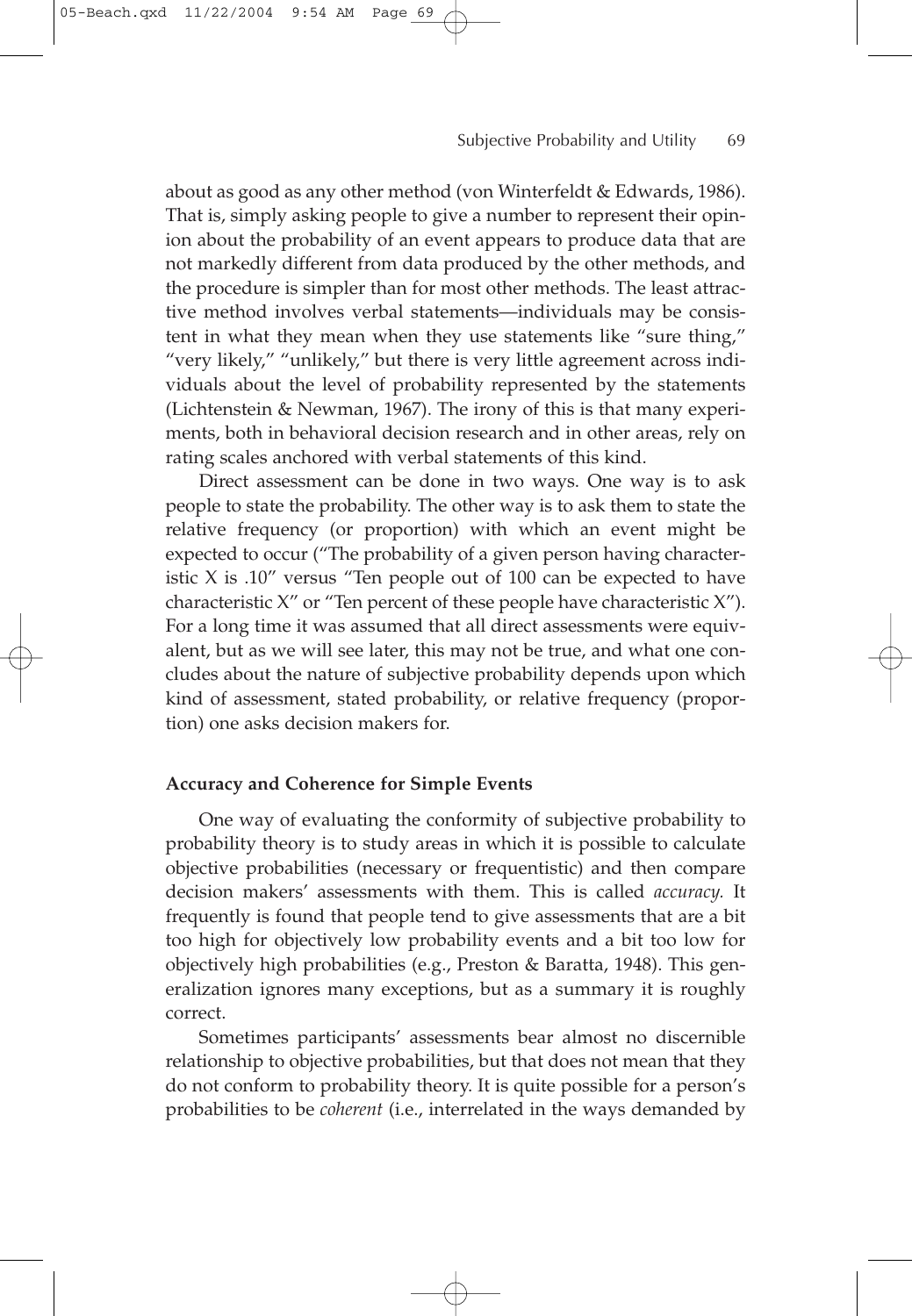probability theory) even if they are inaccurate—it merely means that the person is not well informed about the necessary probabilities or the relative frequencies for the domain in question. Ignorance is not the same as incoherence.

Coherence among subjective probabilities that are inaccurate, or for which there are no objective counterparts, can be measured by having participants assess the probabilities for each of the events and each of the compounds (unions, intercepts, or conditionals) in a set. Then the experimenter analyzes the degree to which the assessments "fit together" in ways dictated by probability theory.

For example, Peterson, Ulehla, Miller, Bourne, and Stilson (1965) presented participants with a list of personality traits and for each asked a question of the form, "How many people in a hundred are witty, brave, and so on," for *P(A)*, *P(B)*, and so on. Then they asked for conditional probabilities with questions of the form, "One hundred persons are known to be brave, how many would you expect to be witty?" for  $P(A|B)$  and, "One hundred persons are known to be witty, how many would you expect to be brave?" for *P(B|A)*. Recall from our previous definition of conditionality that *P(A|B) P(B)* = *P(B|A) P(A)*. Therefore the product of the participants' assessments of *P(A|B)* and their assessments of *P(B)* ought to be equal to the product of their assessments of  $P(B|A)$  and their assessments of  $P(A)$ . To test this, Peterson and his colleagues merely correlated the two products across participants; the mean correlation was .67. This may not seem very high, but the experimenters recognized that asking people to do a strange task like this is unlikely to produce very stable assessments, so they measured the reliability of the assessments; the mean reliability correlation was .72. Because response unreliability (.72) places an upper limit on coherence, the correlation of .67 for the latter is quite encouraging. Even higher coherence for assessments of familiar, concrete events was obtained in other studies. For example, Barclay and Beach (1972) obtained correlations in the high .70s, .80s, and .90s both for group data and for individual participants.

#### **Accuracy and Coherence in Probability Revision**

Recall that Bayes' Theorem follows directly from the definition of conditional probability, and it can be interpreted as a mechanism for revising probabilities in light of data. As a result, it affords a way of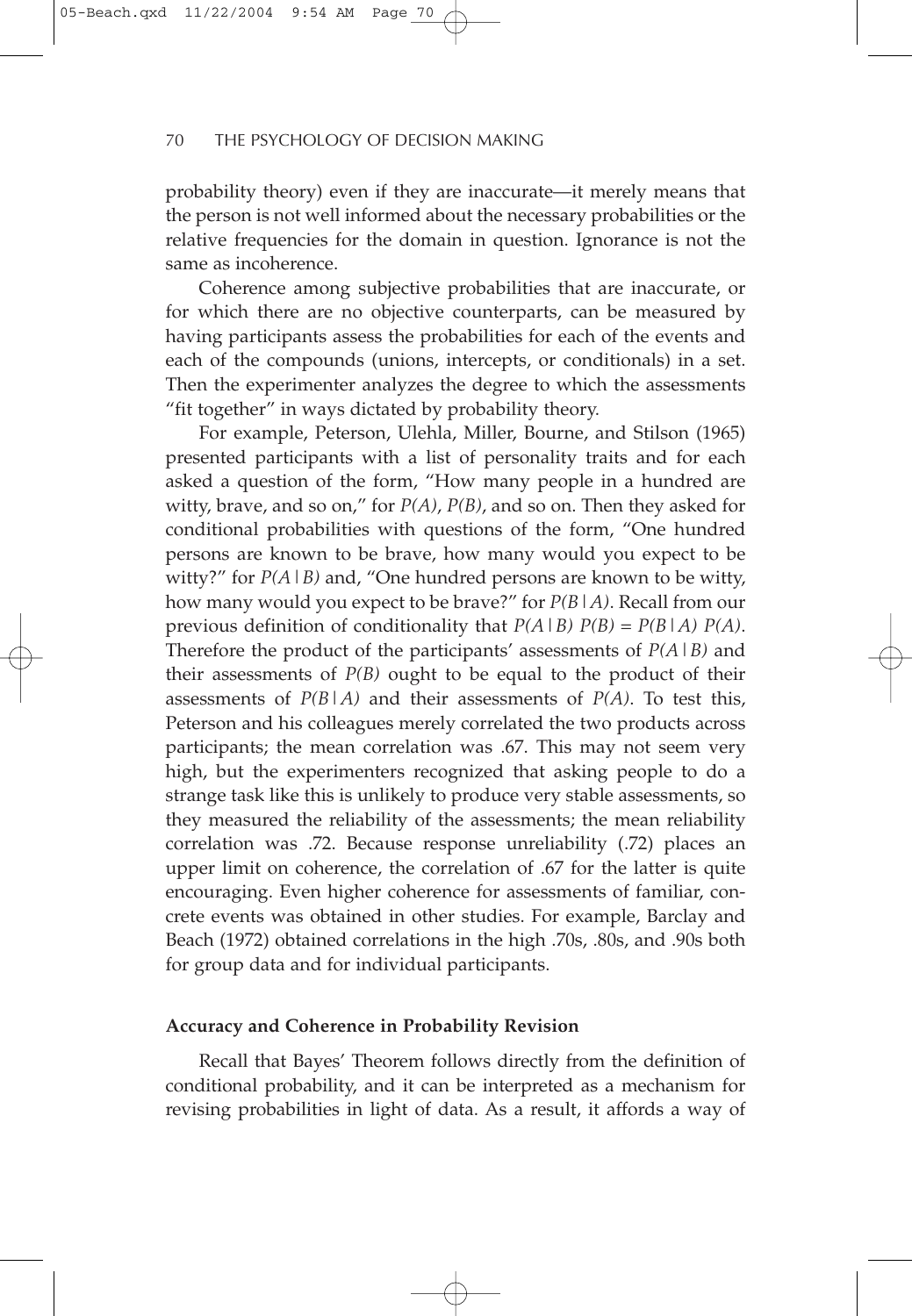examining the accuracy and coherence of subjective probabilities in a more dynamic situation than for single events. Edwards and his colleagues were the first to do "Bayesian" studies of accuracy and coherence. They used variations on what was called "the bookbag-and-poker chips task." This consisted of showing participants two or more cloth bags (bookbags were the forerunners of backpacks as the conveyance of choice for students' textbooks). Each bag contained a mixture of blue and red poker chips. The proportion of blue chips differed from one bag to another, and participants were told the proportions for each bag.

Out of the participants' view, the experimenter randomly selected one of the bags, drew a sample of chips from it and told participants the proportion of blue chips in the sample. Then, for each of the bags of chips, the participants assessed the probability that that bag was the one that had been selected.

Because the bag to be sampled was randomly selected, the number of bags determined the prior probability for each being the selected bag: If there were two bags the prior probability for each was .50, if there were three the prior probability for each was .33, and so on. The proportion of blue chips in the bag determined the likelihood; if a bag's proportion was high and the sample had lots of blue chips in it, the likelihood was high that the bag was the one that had been selected—if the proportion was low but the sample had lots of blue chips in it, the likelihood was low that the bag had been selected. Thus the posterior probability (each bag's probability of having been selected in light of the composition of the sample of chips) was jointly determined by the prior probability and the likelihood, and this should have been reflected in the probability assessments given by the participants for each of the bags.

There were two major findings (Phillips & Edwards, 1966). First, participants tended to treat the prior probabilities of the bags as if they were more equal than they actually were. Second, participants tended to be less influenced by the data (the blue chips in the sample) than they should have been. As a result, their posterior probability assessments were *conservative* relative to the posterior probabilities that a statistician would arrive at using Bayes' Theorem. Close examination of the data showed that participants' posterior probabilities after the first data were moderately accurate, but that successive draws from the same bag (remember that the posterior after one observation of data becomes the prior for the next observation of data) led to increasingly severe conservatism (Peterson, Schneider, & Miller, 1965).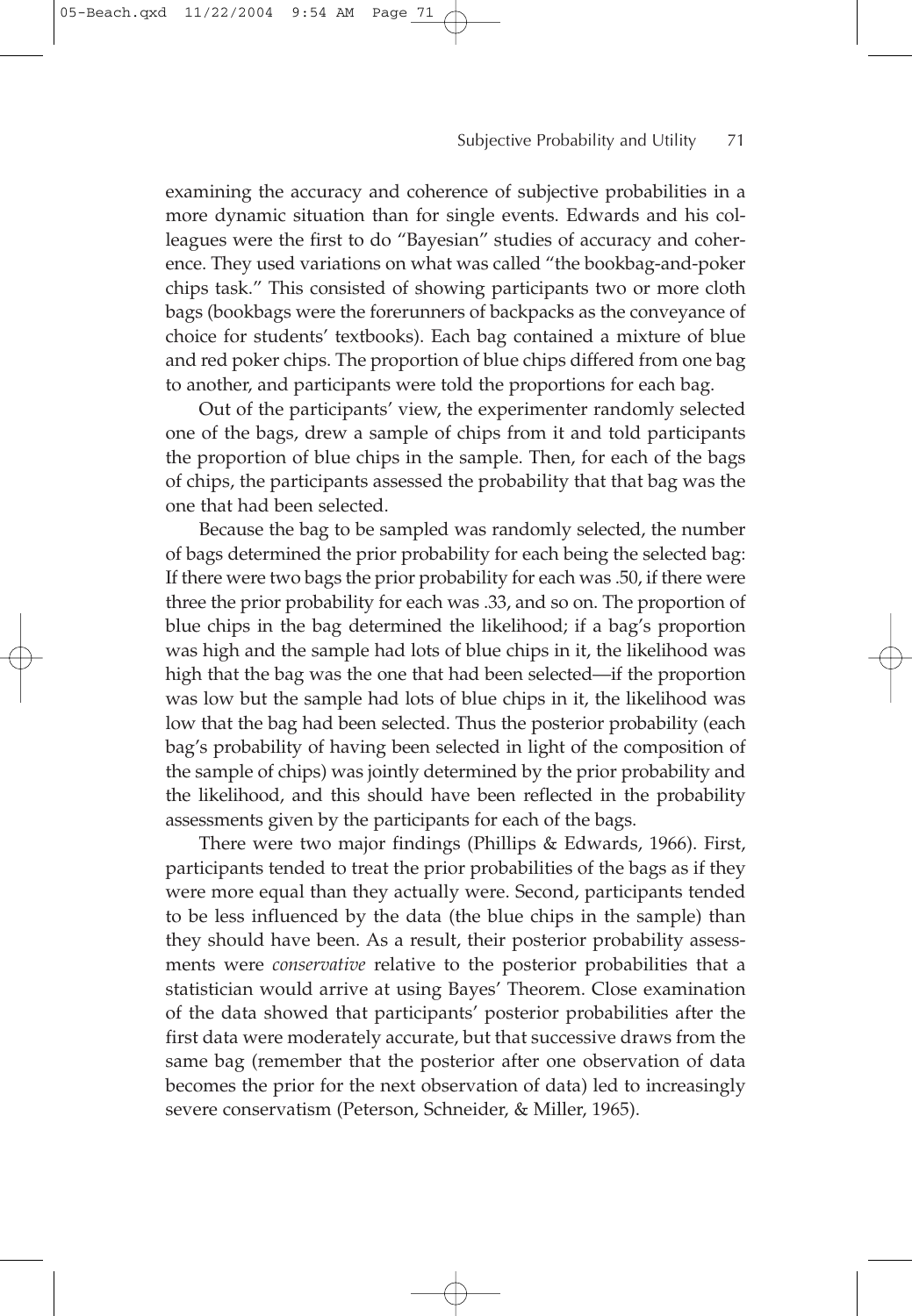Conservatism was robust in that it was obtained in many replications of and variations upon the bookbag-and-poker chips experiments, and in even more realistic tasks of comparable logical structure. Although training sometimes reduced conservatism in a specific task (e.g., Christensen-Szalanski & Beach, 1982; Peterson, DuCharme, & Edwards, 1968; Wheeler & Beach, 1968), the general conclusion remains that, compared to Bayes' Theorem, decision makers' revised subjective probabilities are neither accurate nor coherent.

# ❖ REEXAMINATION OF SUBJECTIVE PROBABILITY

By the late 1980s, it was generally agreed that probability theory does not adequately describe subjective probability—or, put another way, subjective probability does not conform to probability theory. However, most investigators persisted in their belief that the four variants of the expected value model were descriptive of choice, and subjective probability is a component of two of those variants. One might think, therefore, that these researchers would move from testing the fit with probability theory to investigating the nature of subjective probability itself, in the hope of salvaging the SEV and SEU models. This is not what happened. For the most part, interest in subjective probability simply evaporated. It disappeared from the agendas of conferences, both in the United States and abroad. It was as though everyone simply was bored with the topic and anxious to move on to something else. And then a new voice, with new data, was heard calling for a reexamination of our conclusions about subjective probability judgments.

The new voice belonged to Gerd Gigerenzer. In the late 1980s he and his colleagues undertook a reexamination of the literature on subjective probability. Their conclusion was that it is necessary to differentiate between decision makers' assessments of relative frequency, which implies long-run probabilities of events, and assessments of the probabilities of unique events (Gigerenzer, 1991).

It has long been known that people are very good at assessing proportions (Peterson & Beach, 1967), and Gigerenzer's studies show that when decision makers make assessments in the form of relative frequencies or proportions, many of the problems with subjective probability are greatly reduced or disappear. However, when asked for probabilities for unique events, the problems are strongly in evidence. Gigerenzer's conclusion is that frequentistic judgments made by people who are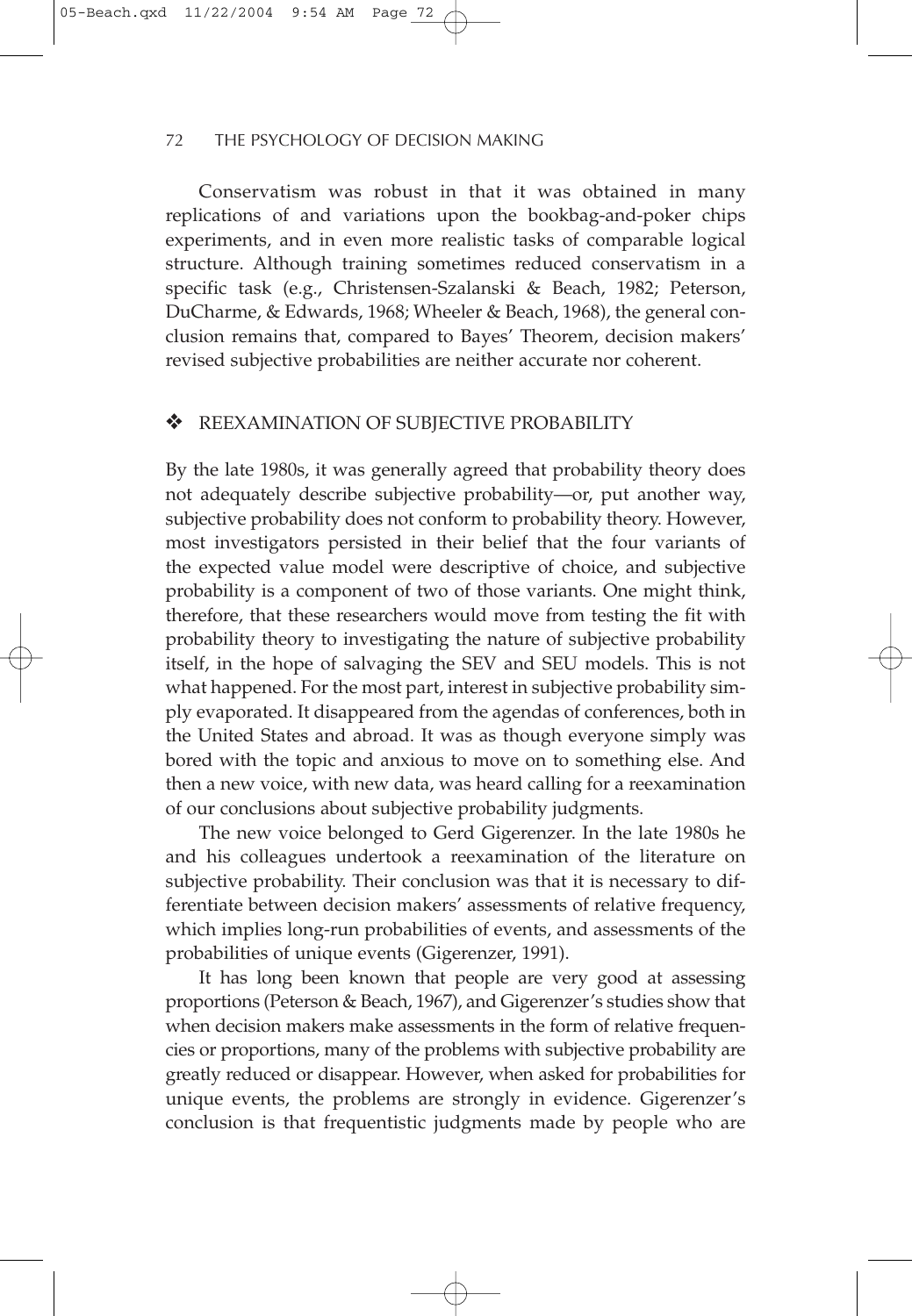reasonably familiar with the domain of interest are apt to conform reasonably well to the demands of probability theory. Probability assessments for unique events are not very apt to conform to probability theory. This conclusion makes sense in light of many statisticians' strong opinions that applied probability theory only addresses longrun relative frequencies, and has no meaning for single events (e.g., von Mises, 1957).

In fact, it has been clear for quite a long time that it is necessary to differentiate between judgments for long-range and for unique events (Lopes, 1981). Beach, Barnes, and Christensen-Szalanski (1986) proposed that decision makers use different *judgment strategies* for different *judgment tasks* encountered in different *judgment environments,* and that the final judgment is *contingent* upon all three. The strategies fall into two categories, aleatory and epistemic. (An aleator is a dice player, hence aleatory refers to necessary and frequentistic probability. Epistemology means knowledge, hence epistemic refers to the use of knowledge to derive subjective probabilities.) The general idea is that the decision maker selects one or the other strategy depending upon how he or she frames the judgment task (whether chance appears to be an important component, whether repeated versus unique events are involved, whether statistical or causal logic is the norm for the domain in question). He or she then applies the selected strategy with more or less rigor depending upon the demands of the judgment environment (the payoff for accuracy, whether the judgment can be revised later, the degree to which the decision maker's credibility is on the line, the quality of the information with which he or she must work).

More recently, Gigerenzer, Hoffrage, and Kleinbolting (1991) proposed a process model for both aleatory and epistemic judgment based on work by Egon Brunswik. Thus things have come full circle; we began with Brunswik in Chapter 3 and we seem to have come back to Brunswik.

# THE NATURE OF UTILITY

We now turn to the fit between subjective worth and utility theory. Unfortunately, the research on subjective worth does not provide as clear a test of its fit with theory as the research on subjective probability provides; the evidence is more indirect.

As we have seen, the methods for comparing decisions with normative prescriptions are inherent in the nature of the normative theory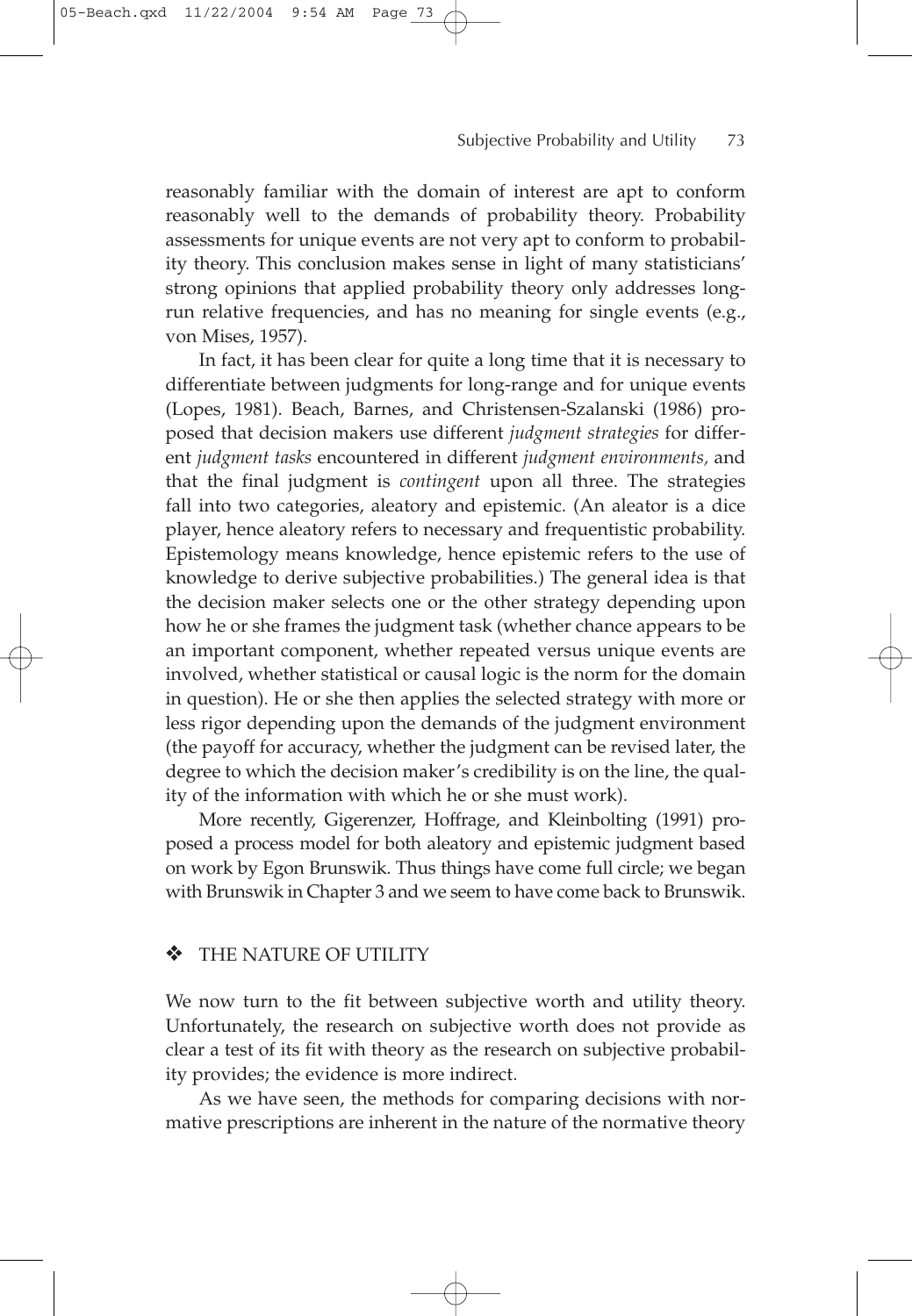itself. Because prescriptive theory views choices as gambles, and the usual prescription is to maximize expectation, it is widely accepted that studying choice means studying how people deal with gambles. As in Bernoulli's example in Chapter 4, the decision about sending a ship to the New World, this can consist of deciding to take or not to take a gamble (send the ship or not), or deciding on a fair price for a gamble (insurance). Or, as in the example of the lumber executive and Mount Saint Helens, it can consist of choosing the best from among two (or more) bets. In the laboratory, participants might be presented with a pair of gambles for which the expected value of gamble M is greater than that of gamble N, in which case they are predicted to choose M. In successive presentations, the payoffs can be systematically changed so that at some point the expected value for gamble M becomes less than that of gamble N. Of interest is the point at which decision makers switch from preferring gamble M to preferring gamble N, from which, with a little algebra, one can infer the utilities underlying their choice of one bet over the other.

# ❖ UTILITY THEORY

Just as formal probability theory is a way of assigning numbers to events, and not a theory about decision makers' uncertainty, utility theory is another way of assigning numbers to events and not a theory about what is valuable to decision makers. In application, however, utility theory is used to represent preferences among potential (or obtained) outcomes of a decision, and the question is how usefully it does its job.

As Yates (1990) has pointed out, there are two ways of relating preference to the "objective" value of outcomes. The first is called a *value function,* which represents the increase in the strength of the decision maker's preferences as a function of the outcomes' objective value. It is as if there were a scale in the decision maker's head on which the various outcomes are placed, such that the ordering of their locations are consistent (higher scale values mean higher preference), and the distances between the ordered outcomes on the scale represent meaningful differences in preference for the outcomes (the scale is ordinal). This first kind of scale is the most common view of utility—the relative preference of various outcomes.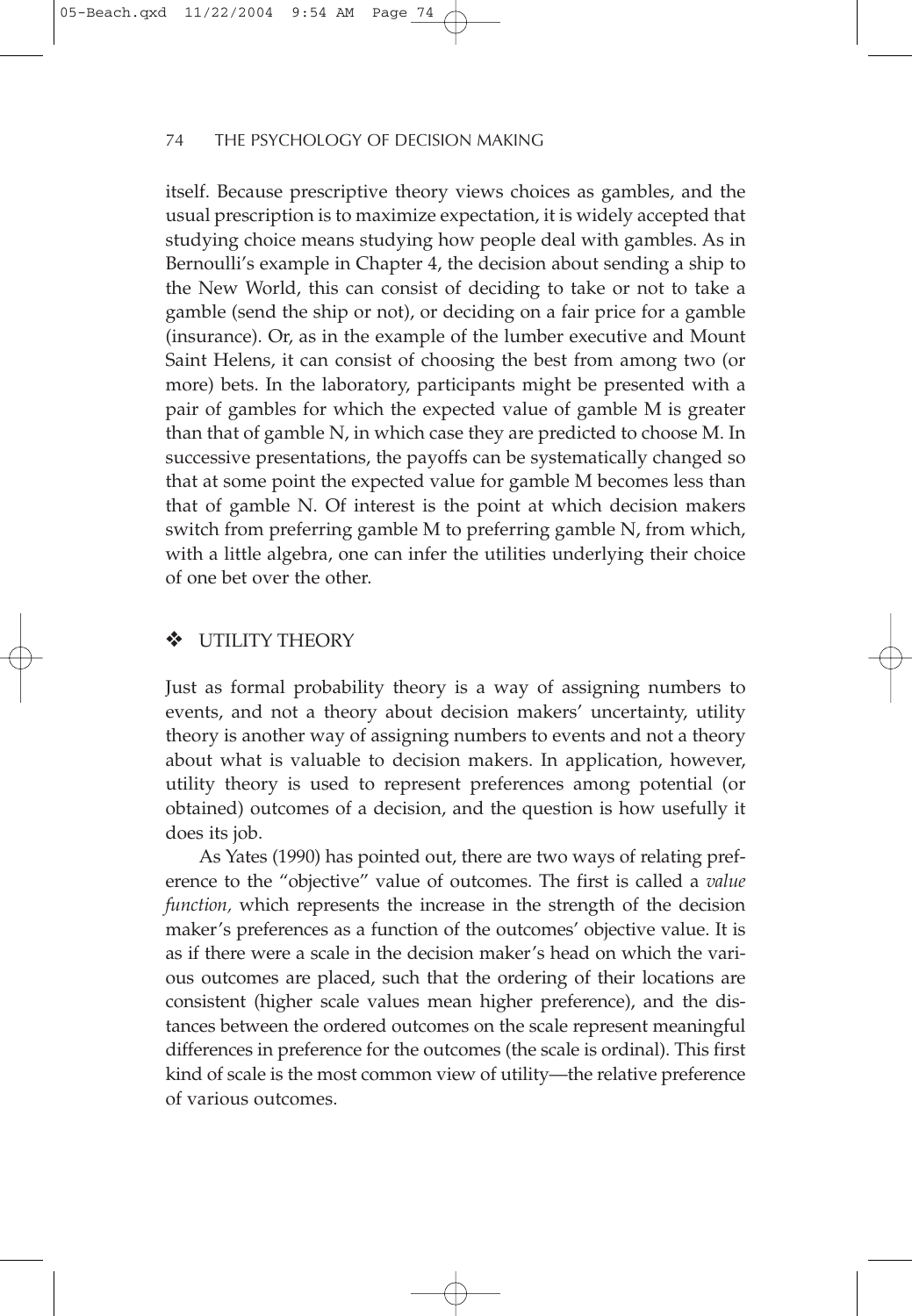The second way of relating preference to the objective value of outcomes is called a *utility function.* Here the assumption is that preference reflects both the value of the outcome to the decision maker *and* his or her feelings about risk (i.e., uncertainty about whether the outcome will or will not occur). Using conventional expected value logic, this means that preference is for gambles rather than merely for the outcomes. Hence it is as if there were a scale in the decision maker's head on which the various gambles are placed such that the ordering of their locations is consistent and the distances between them are meaningful. This second kind of scale is the one used in most discussions of utility in decision theory and research.

There are numerous versions of utility theory (von Winterfeldt  $\&$ Edwards, 1986), but they all make three fundamental assumptions:

*Connectivity.* They assume that the decision maker can judge his or her preferences (or indifference) when faced with two gambles.

*Transitivity.* They assume that preferences among gambles are consistent such that if gamble M is preferred to gamble N, and gamble N is preferred to gamble O, gamble M is preferred to gamble O.

*Summation.* They assume that the preference for a gamble is greater than the preferences for any of its component parts. For example, the preference for a gamble that offers a payoff of \$50 and a movie ticket must be greater than the preference for the \$50 alone or for the movie ticket alone. That is, the preference for a compound outcome of a gamble is a combination (usually the sum) of the preferences for the component outcomes.

If these and some ancillary enabling assumptions are met, it can be formally shown that gambles can be arrayed according to preference on an underlying scale of utility.

Because utility theory is an abstract method of attaching numbers to events, it is not altogether meaningful to talk of testing it. However, it is meaningful to talk of testing the degree to which decision makers' preferences conform to its assumptions and implications, and it is here that the behavioral decision research has focused, but—to repeat—the tests, which are far fewer than one might expect, have been less direct than in similar research on probability theory.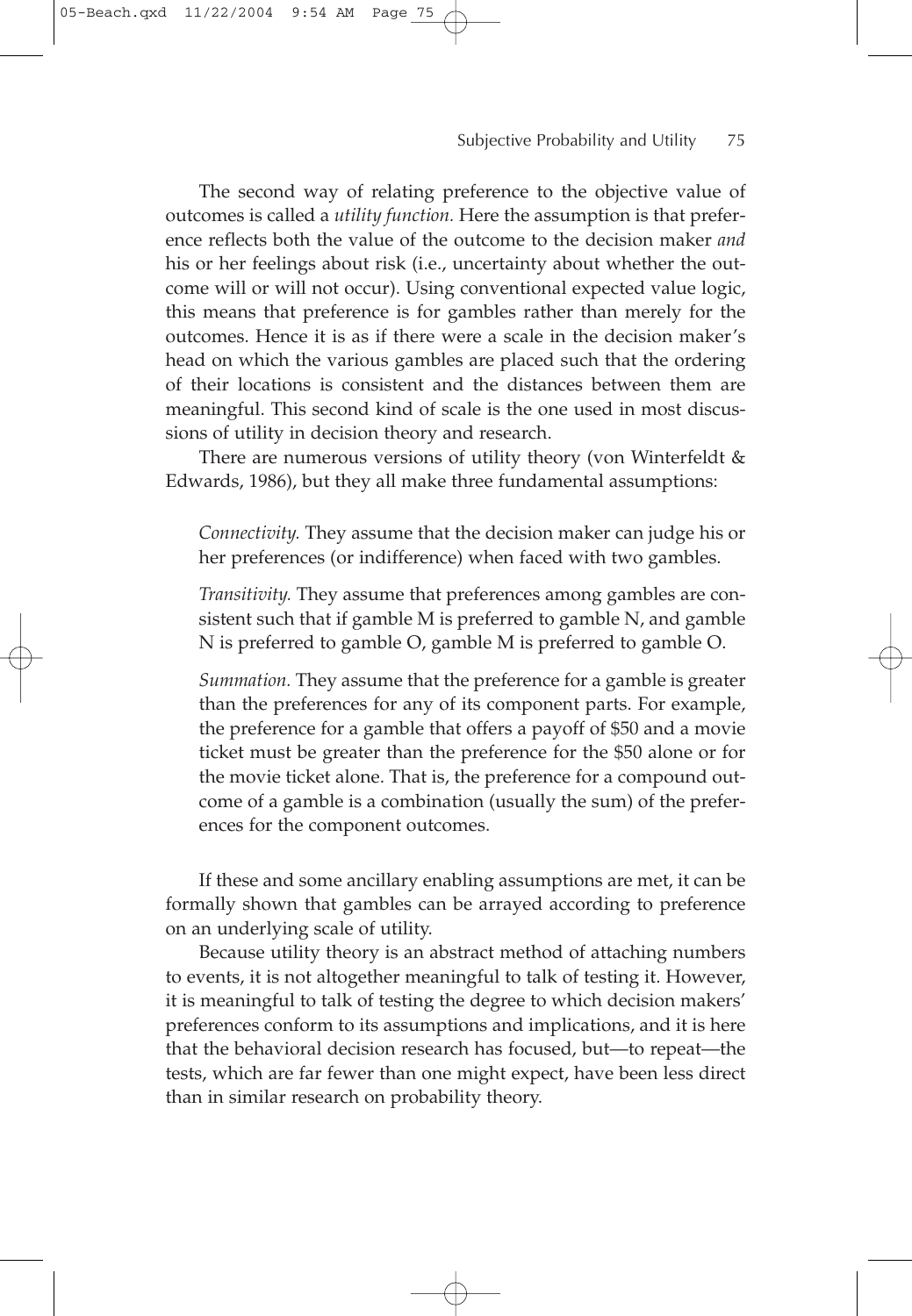# **Research Results**

• If the connectivity assumption holds, decision makers' preferences ought to be robust because connectivity means that they know what they prefer. Instead, it is found that preferences change depending upon task characteristics, measurement methods, context, and the probabilities with which they are associated (e.g., Fischhoff, Slovic, & Lichtenstein, 1980; Fryback, Goodman, & Edwards, 1973; Schoemaker, 1980; Slovic & Lichtenstein, 1983).

• If the transitivity assumption holds, the order of decision makers' preferences should be reliable. Research shows that this frequently is not the case and that intransitivity is easily induced (e.g., Tversky, 1969).

• If the summation assumption holds, preferences for compound gambles ought to be a function of the sum of their component gambles. Again, research finds that this is not always the case (e.g., Shanteau & Anderson, 1969).

To convey the flavor of the research that leads to these conclusions, consider a study by Tversky (1967). Using inmates in a federal prison as participants, Tversky asked each inmate to state the price he would ask to sell his right to play a particular gamble. Everyone in the room was given the same gamble, and the idea was that each inmate should ask a price lower than anyone else's so they, and not someone else, could sell the gamble to the experimenter. (Because the experiment was set up so that the inmates might not get the opportunity to play their gamble, in which case it became worthless, it was better to sell it and make at least the sale price.) On the other hand, they should not sell the gamble for less than the worth of the gamble (i.e., for less than its expected value).

The gamble's probabilities were presented as a pie diagram with a spinner attached to the center. If the spinner landed on one section of the pie, the inmate who got to play would win some stated amount, and if it landed on the other section he would win nothing. Thus the expected value of the bet was the product of the probability of winning, from the pie diagram, and the inmate's value for the payoff. The payoffs were in cigarettes and candy, which were used by inmates as currency within the prison. There were simple gambles and compound gambles—the latter had compounds of the payoffs that had been offered for some of the simple gambles and were designed to test the summation assumption described above.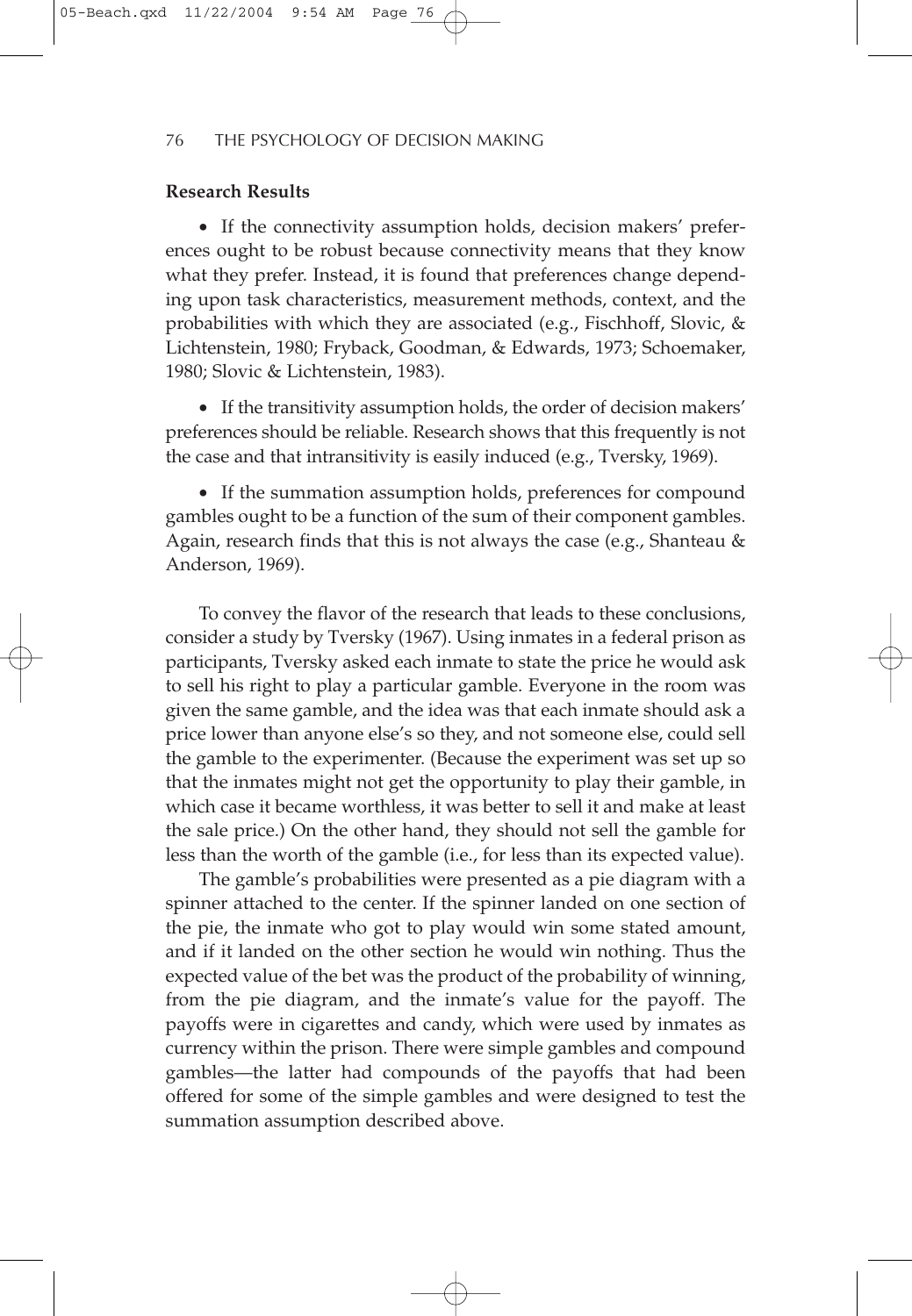The presumption was that the competition to sell the bet would drive down the inmates' selling prices until the lowest price asked would be equal to the subjective expected utility of the gamble. That is,  $\hat{\boldsymbol{\xi}} = (P \times V)$ , where  $\hat{\boldsymbol{\xi}}$  is the lowest price any inmate in the group asked for the bet (in cigarettes or candy), *P* is the probability of winning (from the pie diagram), and *V* is the inmate's private value for winning whatever has been offered as the payoff. Because Tversky knew the probability of winning and the price asked by the inmate who under-priced everyone else, he could figure out what that inmate's value must have been for the payoff:

05-Beach.qxd 11/22/2004 9:54 AM

$$
\mathcal{L}_s = P \times V,
$$
  

$$
V = \mathcal{L}_s / P,
$$

which is to say, the price divided by the probability reveals the inmate's value for the payoff.

To state the complex results rather simply, Tversky found that inmates' asking prices suggested that they in fact evaluated the gambles in terms of the product of the probability and the value of the payoff, and that value appeared to be additive, both of which are congruent with utility theory. However, the inmates consistently set selling prices higher than the expected value of the gambles. In any strict sense, utility theory does not allow for what appears to be the inmates' desire for a profit margin or, interpreted another way, their value for retaining the gamble (a value for gambling). On the other hand, common sense finds both of these explanations reasonable.

Utility theory generally assumes that the value for a payoff must be the same whether it is a "sure thing" or whether it is part of a gamble. To test this, in one condition of the experiment Tversky's inmates simply set a price on each of the payoffs. Later, when these same payoffs were then included in gambles, the inferred value for them (using the equation) was not the same as the simple prices. This result contradicts the utility theory assumption and implies that value is not independent of risk, which means that the simple expected value equation is not an adequate description of the determinants of participants' utility for the gamble.

This is but one of a number of studies that obtain data suggesting that utility theory is not a very good description of human preferences, even in well-controlled experimental conditions.